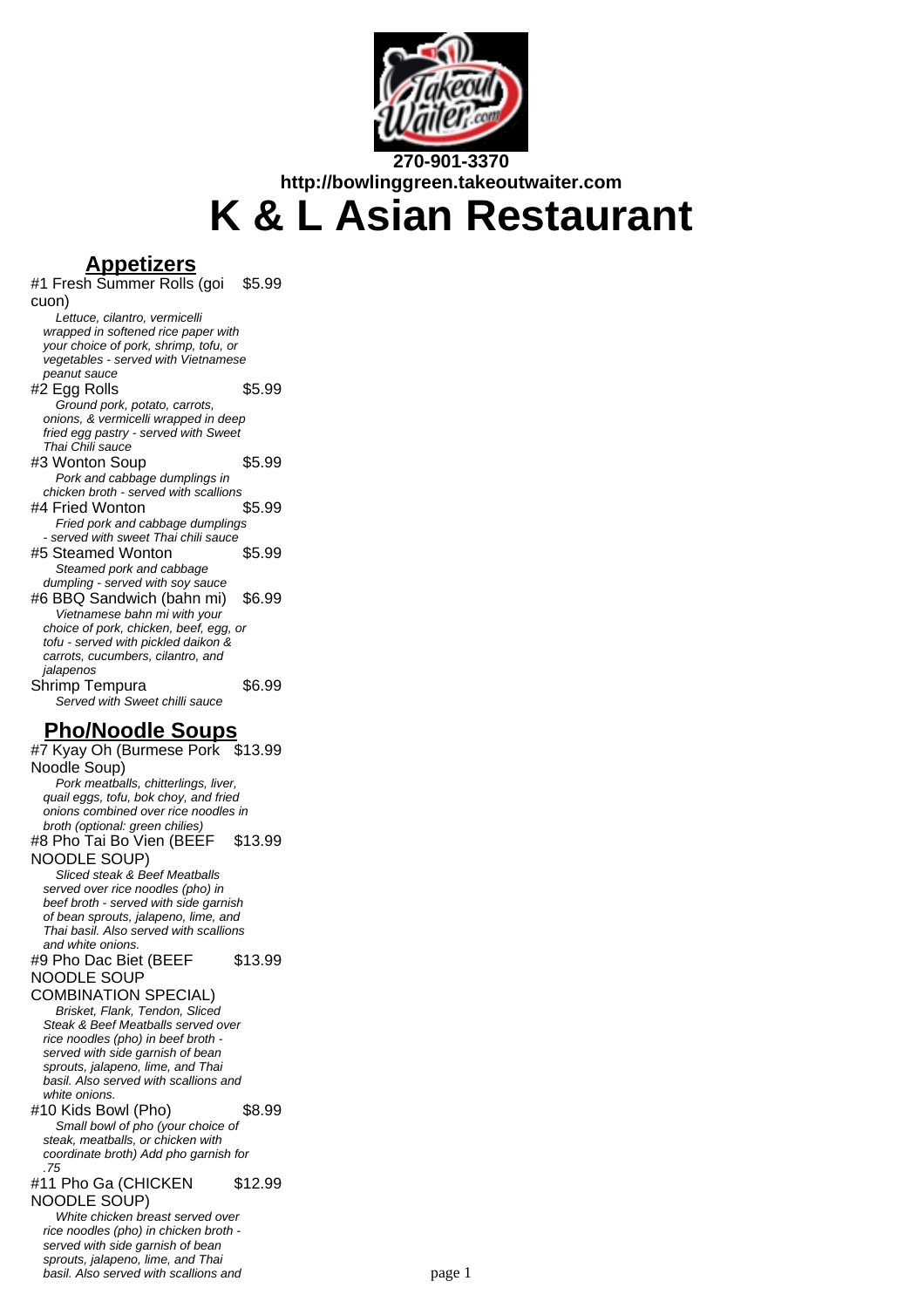white onions. Vegan Pho  $$13.99$ Mixed fresh vegetables of your choice served over rice noodles in vegetable broth - served with side garnish of bean sprouts, jalapenos, lime, and Thai basil. Tonkotsu Pork Ramen \$13.99 Tonkotsu Pork served with fried crispy onions, fresh green onions, cabbage, jalape os, and soft-boiled egg over ramen in a pork broth Shrimp Noodle Soup \$13.49 Chicken Broth or Beef Broth **Vermicelli Noodle Salad (Bun)** #12 Beef Vermicelli (bun bo \$12.99 xao) Stir fried beef & onions served over a salad of vermicelli noodles, lettuce, cucumbers, pickled carrots/daikon radish, cilantro, and crushed peanuts. Served with sweetened fish sauce. #13 Chicken Vermicelli (bun gක12.99 xao) Stir fried chicken & onions served over a salad of vermicelli noodles, lettuce, cucumbers, pickled carrots/daikon radish, cilantro, and crushed peanuts. Served with sweetened fish sauce. #14 Pork Vermicelli (bun thit \$12.99 nuong) Stir fried pork served over a salad of vermicelli noodles, lettuce, cucumbers, pickled carrots/daikon radish, cilantro, and crushed peanuts. Served with sweetened fish sauce. #15 Pork Vermicelli with Egg \$12.99 Roll (bun thit nuong cha gio) Stir fried pork served over a salad of vermicelli noodles, lettuce, cucumbers, pickled carrots/daikon radish, cilantro, and crushed peanuts. Served with sweetened fish sauce. Comes with egg roll. #16 Pork Vermicelli Special \$13.99 Combination Stir fried pork served over a salad of vermicelli noodles, lettuce, cucumbers, pickled carrots/daikon radish, cilantro, and crushed peanuts. Served with sweetened fish sauce. Comes with egg roll and shrimps. Vegan Vermicelli \$10.99 Stir fried tofu & onions served over a salad of vermicelli noodles, lettuce, cucumbers, pickled carrots/daikon radish, cilantro, and crushed peanuts. Served with your choice of peanut sauce, Sweet Thai Chili sauce, or ginger sauce. **Fried Noodles** Lo Mein Egg noodles stir-fried with garlic & mixed vegetables, tossed in sesame oil. (Chicken, Shrimp, or Veggie) Wantan Mee \$12.99 Fried wantan noodles tossed in onion, sweet soy sauce, and oyster

sauce. Served with your choice of pork or chicken, bok choy, and small chicken broth.

## **Sushi**

| \$8.49  |
|---------|
| \$8.99  |
| \$8.99  |
| \$8.99  |
| \$11.99 |
|         |